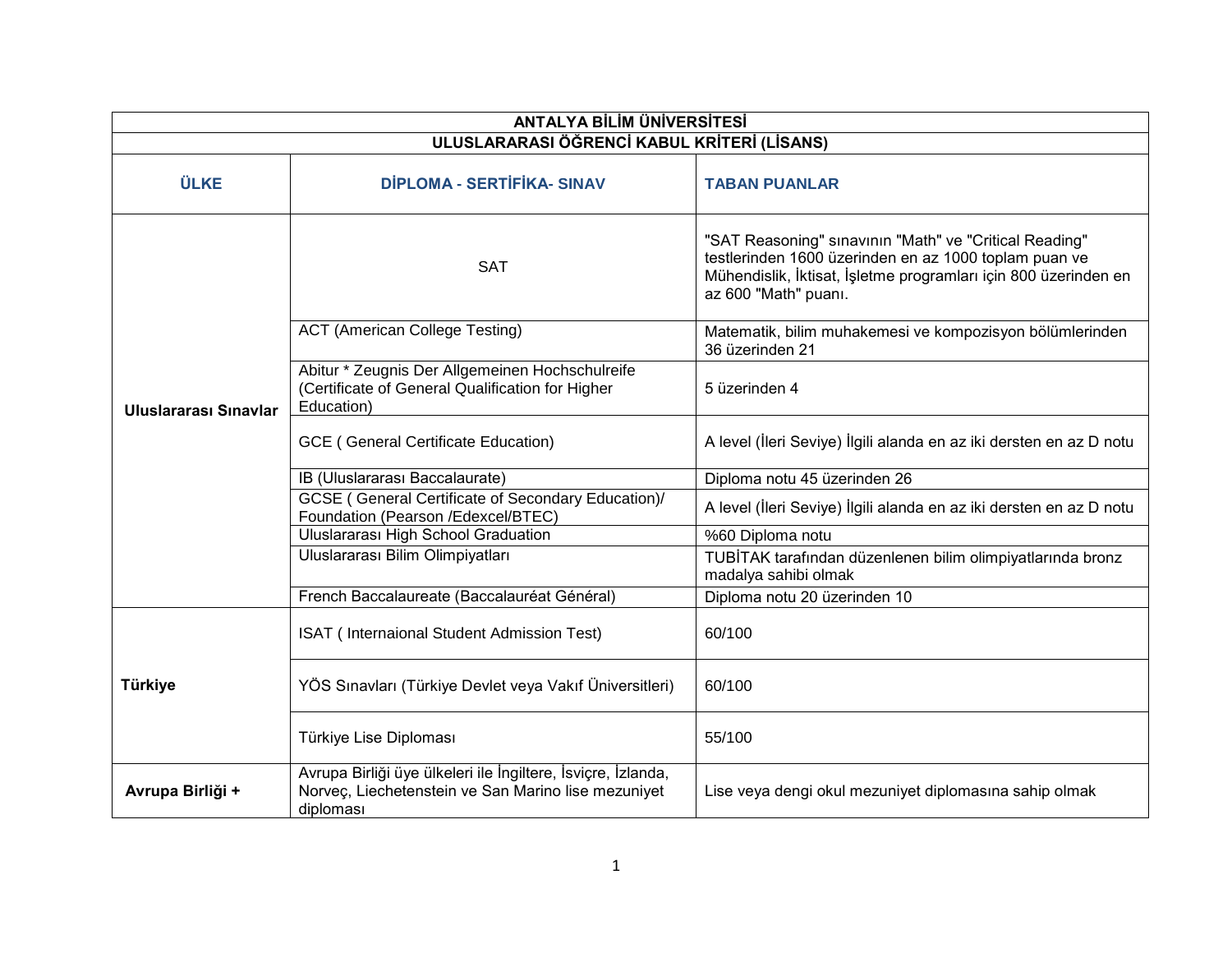| <b>ABD</b>            | General High School Certificate (12th Grade)                                                                                                                                                                                                                                                                                                                                                                                                                            | %50 Diploma notu                                                                                                                                        |
|-----------------------|-------------------------------------------------------------------------------------------------------------------------------------------------------------------------------------------------------------------------------------------------------------------------------------------------------------------------------------------------------------------------------------------------------------------------------------------------------------------------|---------------------------------------------------------------------------------------------------------------------------------------------------------|
| Afganistan            | National University Entrance Exam of Afghanistan<br>(Concours- KONKURS)                                                                                                                                                                                                                                                                                                                                                                                                 | 350 üzerinden 210                                                                                                                                       |
|                       | 12 Grade Graduation Certificate/ Baccalauria (Doreyeh<br>Aali)                                                                                                                                                                                                                                                                                                                                                                                                          | %50 Diploma notu                                                                                                                                        |
| Afrika Cumhuriyetleri | Baccalaureat de l'Enseignement Secondaire                                                                                                                                                                                                                                                                                                                                                                                                                               | Diploma notu 20 üzerinden 10                                                                                                                            |
| Andorra               | Baccalaureat de l'Enseignement<br>Secondaire/Bachillerato<br><b>Superior General</b>                                                                                                                                                                                                                                                                                                                                                                                    | Diploma notu 20 üzerinden 10                                                                                                                            |
| Angola                | Diploma de Ensino Pre Universitario / Carta do<br>CursoComplementar Liceus/Habilitacoes Literarias                                                                                                                                                                                                                                                                                                                                                                      | 20 üzerinden 11                                                                                                                                         |
| Arjantin              | Titulo de Bachiller                                                                                                                                                                                                                                                                                                                                                                                                                                                     | 10 üzerinden 6                                                                                                                                          |
| <b>Arnavutluk</b>     | Diploma e Pjekurise (Secondary School Leaving<br>Certificate/Certificate of Maturity)                                                                                                                                                                                                                                                                                                                                                                                   | Her bölümden 10 üzerinden en az 6                                                                                                                       |
| Avustralya            | 12th Grade Secondary School Graduation Certiticate<br>(Australian Capital Territory/ ACT Year 12 Certificate-<br>New South Wales: Higher School Certificate/ HSC and<br>Record of Achievement-Northern Territory Certificate of<br>Education/ NTCE and Record of Achievement-<br>Queensland: Senior Certificate-South Australian<br>Certificate of Education/SACE and Record of<br>Achievemen-Victorian Certificate of Education/VCE and<br><b>Statement of Results</b> | %50 Diploma notu                                                                                                                                        |
| Azerbaycan            | Atestat(Secondary School Graduation Certificate) ve                                                                                                                                                                                                                                                                                                                                                                                                                     | 5 üzerinden 3                                                                                                                                           |
|                       | Azerbaijan National Test (TQDK)                                                                                                                                                                                                                                                                                                                                                                                                                                         | İlgili alandan 700 üzerinden toplamda 420/400. Mühendislik<br>Fakültesi için 300 üzerinden en az 220 ve diğer bölümler için<br>400 üzerinden en az 200. |
| <b>Bahreyn</b>        | Tawjihiyya                                                                                                                                                                                                                                                                                                                                                                                                                                                              | %50 Diploma notu                                                                                                                                        |
| <b>Banglades</b>      | Higher Secondary School Certificate (HSC)                                                                                                                                                                                                                                                                                                                                                                                                                               | %50 Diploma notu                                                                                                                                        |
| <b>Benin</b>          | <b>Baccalaureat</b>                                                                                                                                                                                                                                                                                                                                                                                                                                                     | Diploma notu 20 üzerinden 10                                                                                                                            |
| <b>Beyaz Rusya</b>    | Atestat/Diplom (Secondary School Graduation<br>Certificate)                                                                                                                                                                                                                                                                                                                                                                                                             | 10 üzerinden 5                                                                                                                                          |
|                       | <b>Belorussian Central Testing Results</b>                                                                                                                                                                                                                                                                                                                                                                                                                              | En az 3 konudan 100 üzerinden 70                                                                                                                        |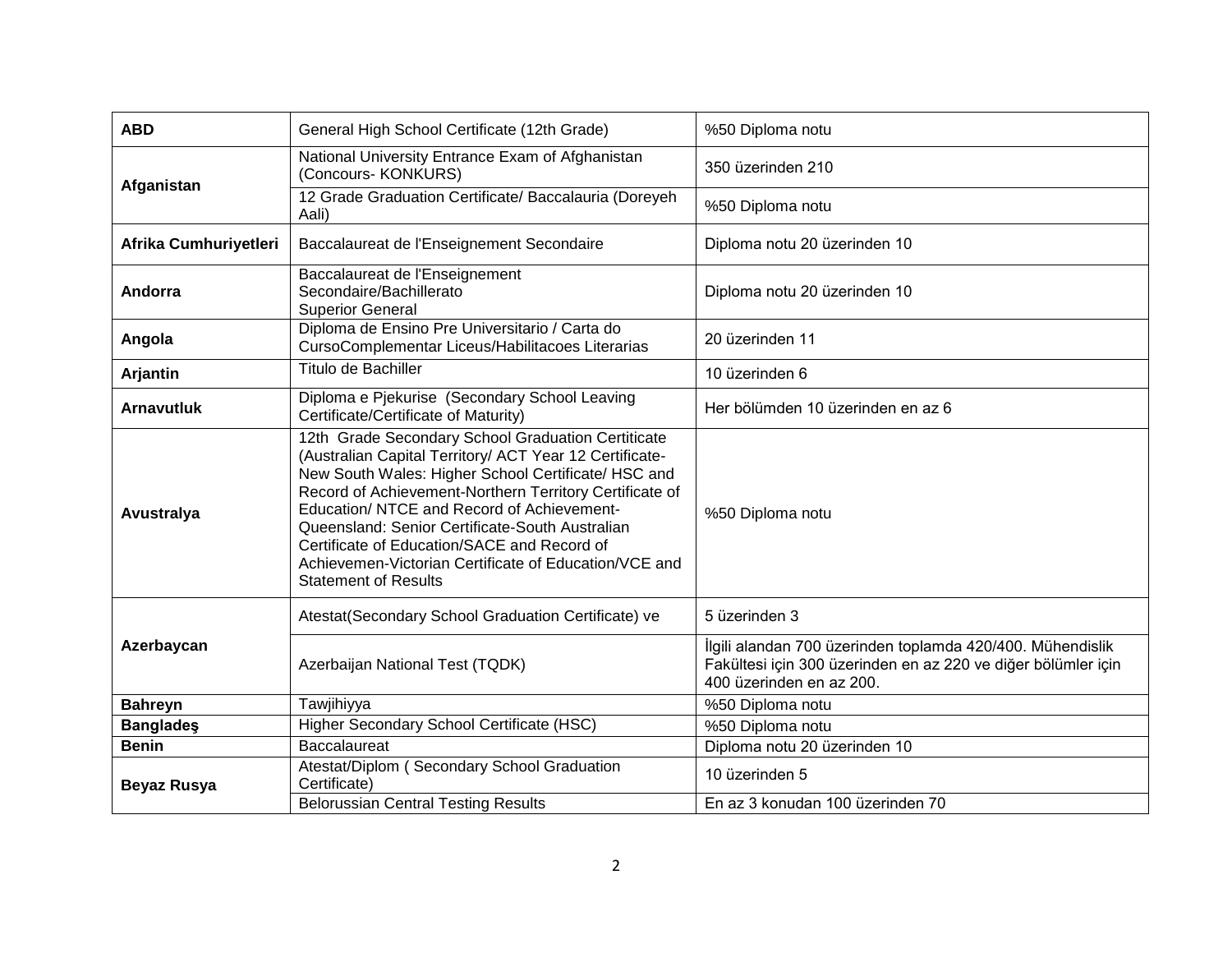| <b>Birleşik Arap</b><br><b>Emirlikleri</b> | Shahadat al-Thanawiyah (Secondary School Certificate)                                                                                  | %50 Diploma Notu                                                                                         |
|--------------------------------------------|----------------------------------------------------------------------------------------------------------------------------------------|----------------------------------------------------------------------------------------------------------|
| <b>Bolivya</b>                             | <b>Bachillerato Humanistico</b>                                                                                                        | 7 üzerinden 5                                                                                            |
| <b>Bosna Hersek</b>                        | Matura (Svjedozba o maturi)                                                                                                            | 5 üzerinden 3                                                                                            |
|                                            | Botswana General Certificate of Secondary Education                                                                                    | 4 konudan en az C                                                                                        |
| <b>Botsvana</b>                            | Cambridge Overseas Higher School Certificate - A level                                                                                 | A level (İleri Seviye): Programla ilgili seçilen en az 2 dersten en<br>az D                              |
| <b>Brezilya</b>                            | Certificado de Ensino Médio                                                                                                            | 10 üzerinden 5                                                                                           |
| <b>Bulgaristan</b>                         | Diploma za Sredno Obrazovanie- Vocational and<br>academic stream (Senior High School Graduation)<br>/Matura                            | %50 Diploma notu ya da 6 üzerinden 3                                                                     |
| <b>Burkina Faso</b>                        | Baccalaureat/Diplome de Bachelier de l'Enseigniment<br>du<br>Second Degre/Baccalaureat Technique/Diplome de<br>Bachiller de Technicien | Diploma notu 20 üzerinden 10                                                                             |
| <b>Burundi</b>                             | Burundi Diplôme des Humanites Complètes Relevé de<br>notes/Diplôme d'Etat (State Diploma)                                              | %50 Diploma notu                                                                                         |
| <b>Butan</b>                               | Indian School Certificate Exam (monitored by India) OR<br>Bhutan Higher School Certificate Exams                                       | %50 Diploma notu                                                                                         |
| Cezayir                                    | Baccalauréat Generel/Baccalauréat de<br>l'EnseignementSecondaire (Diploma Of Baccalaureate<br>of Secondary Education)                  | Diploma notu 20 üzerinden 10                                                                             |
| <b>Cibuti</b>                              | Baccalaureat de l'Enseignement Secondaire                                                                                              | Diploma notu 20 üzerinden 10                                                                             |
| Çad                                        | Baccalaureat de l'Enseignement Supérieur<br>(Baccalaureat<br>de l'Enseignement Secondaire)                                             | Diploma notu 20 üzerinden 10                                                                             |
| Çin                                        | Gaokoa                                                                                                                                 | Merkezi Üniversite Giriş Sınavında (Gaokao) başvurulan<br>programın puan türünde 750 üzerinden en az 450 |
|                                            | Secondary School Graduation Certificate                                                                                                | %50 Diploma notu                                                                                         |
| <b>Demokratik Kongo</b>                    | Dipome d'Etat d'Etudes Secondaires du Cycle Long                                                                                       | %50 Diploma notu                                                                                         |
| Dominik Cumhuriyeti                        | Diploma Título de Bachiller General                                                                                                    | %50 Diploma notu                                                                                         |
| <b>Ekvator</b>                             | Bachillerato Título de Bachiller en Arte Ciencias/<br>Bachillerato Título de Bachiller                                                 | %50 Diploma notu                                                                                         |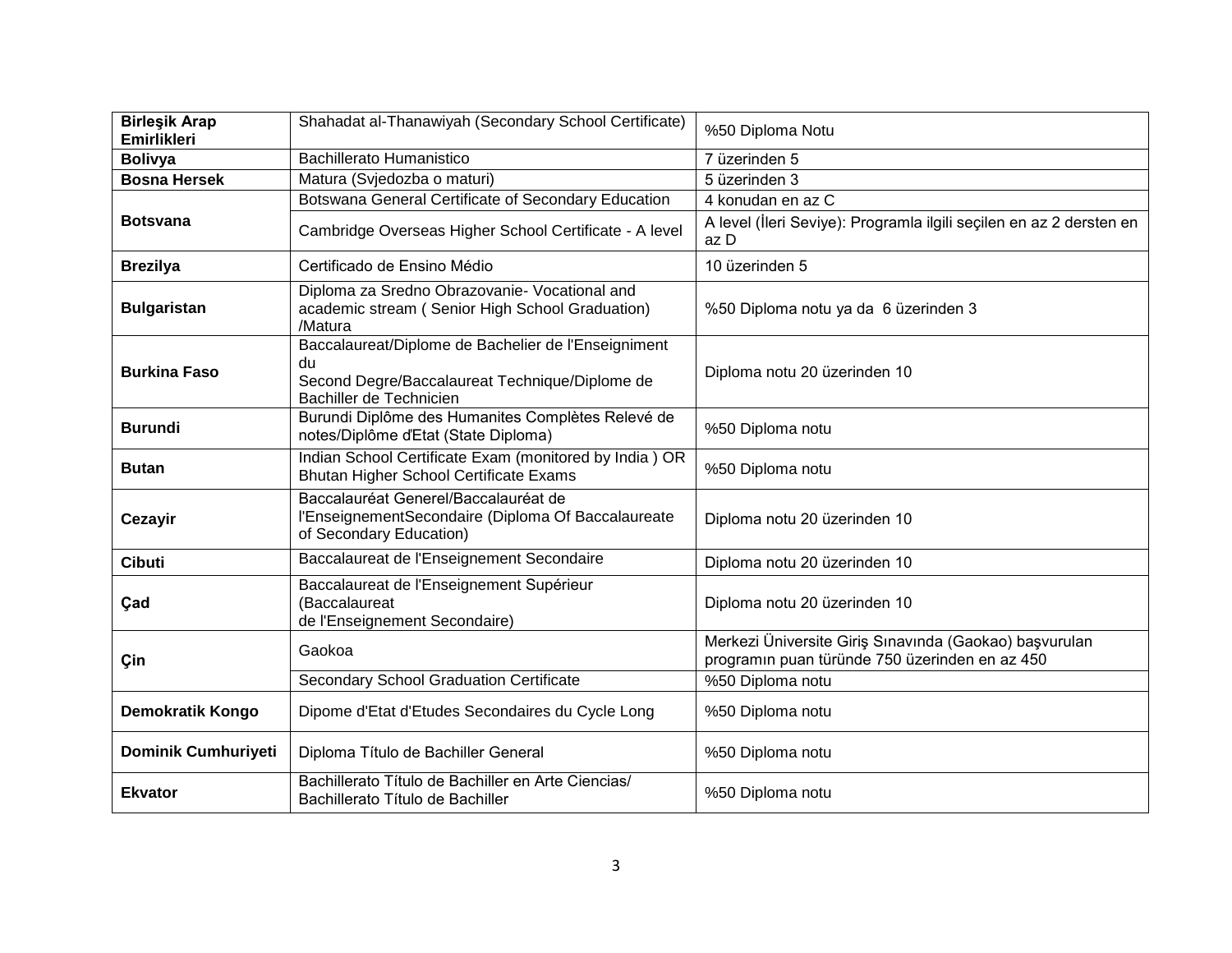| Endonezya         | Ljazah Sekolah Menengah Atas (Certificate of<br>Secondary<br><b>School Education)</b>                                        | %50 Diploma notu                           |
|-------------------|------------------------------------------------------------------------------------------------------------------------------|--------------------------------------------|
| <b>Ermenistan</b> | Atestat Mijnakard Yndhanur Krtutyan/Attestat o<br>Srednem Obrazovanji (Certificate of Secondary<br><b>General Education)</b> | 20 üzerinden 10/10 üzerinden 5             |
| Etiyopya          | Ethiopian Higher Education Entrance Examination                                                                              | %50 Diploma notu                           |
| Fas               | Baccalaureat de l'Enseignement Secondaire                                                                                    | Diploma notu 20 üzerinden 10               |
| <b>Filipinler</b> | High School Diploma (kurso sa sekundarya)                                                                                    | %50 Diploma notu                           |
| <b>Filistin</b>   | Tawjihi                                                                                                                      | %50 Diploma notu                           |
| Fildişi Sahilleri | Fildişi Bakalorya (Baccalauréat Général) sınavı                                                                              | Diploma notu 400 üzerinden 200             |
| Gabon             | <b>Baccalaureat</b>                                                                                                          | Diploma notu 20 üzerinden 10               |
| Gambiya           | West African Senior School Certificate Examination<br>(WASSCE)                                                               | Programla ilgili seçilen en az 6 konudan D |
| Gana              | West African Senior School Certificate Examination<br>(WASSCE)/ West African Examinations Council<br>(WAEC)                  | Programla ilgili seçilen en az 6 konudan D |
| Gine              | <b>Baccalaureat</b>                                                                                                          | Diploma notu 20 üzerinden 10               |
| Gine-Bissau       | Segundo Ano De Curso Complementar                                                                                            | Diploma notu 20 üzerinden 10               |
| <b>Guatemala</b>  | Diploma de Bachiller en Ciencias y Letras                                                                                    | %50 Diploma notu                           |
| Güney Afrika      | National Senior Certificate/ Senior Certificate                                                                              | %50 Diploma notu                           |
| <b>Güney Kore</b> |                                                                                                                              |                                            |
|                   | College Scholastic Aptitude Test (University Entrance<br>Exam                                                                | 800 üzerinden 500                          |
|                   | Senior High School Diploma                                                                                                   | %50 Diploma notu                           |
| Gürcistan         | Sashualo Skolis Atestati/ Attestat o Srednem<br>Obrazovanii                                                                  | 10 üzerinden 5                             |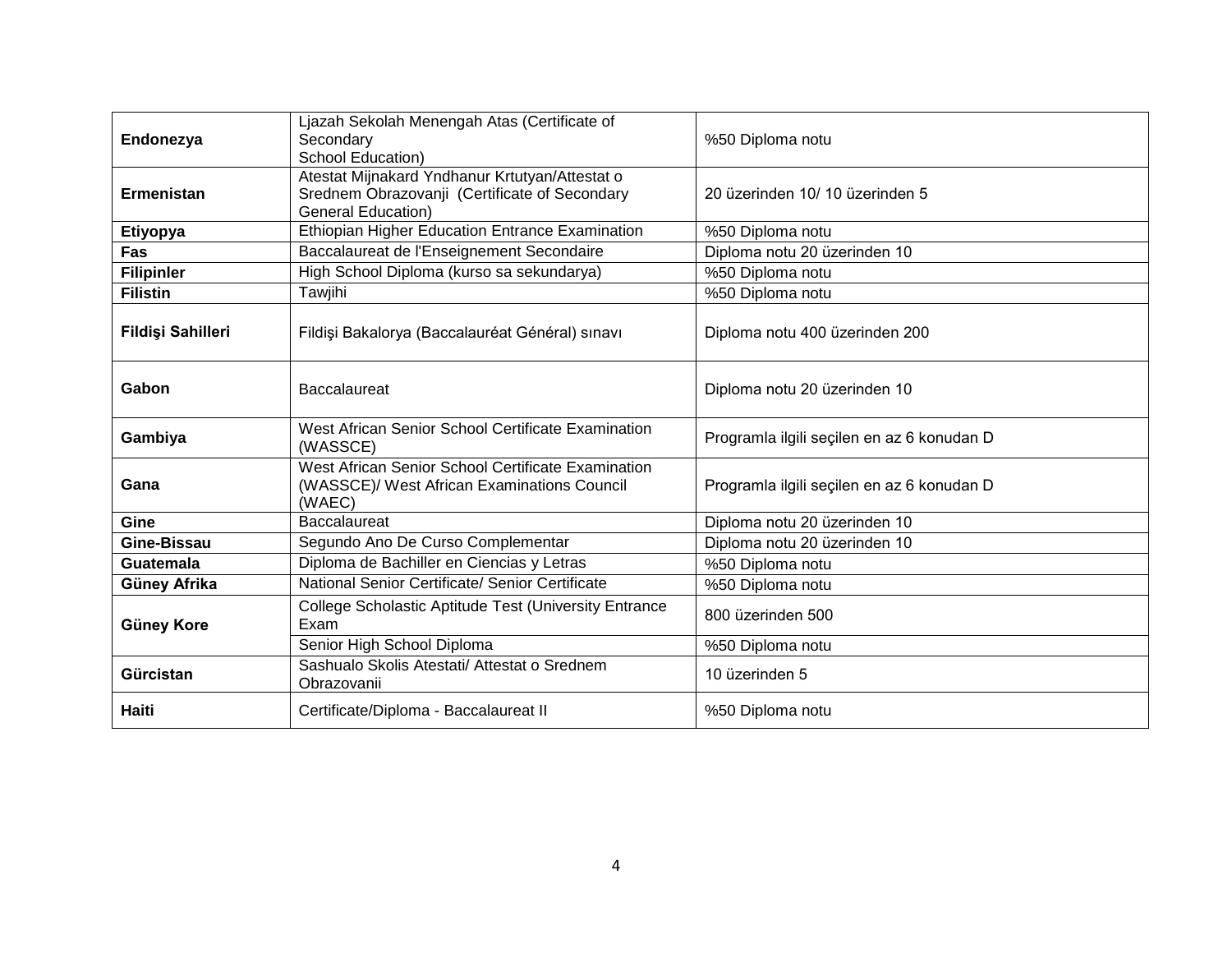| <b>Hindistan</b> | All India Senior School Certificate (AISSC) /<br>Il India Senior School Certificate /<br>Central Board of Secondary Education,<br>12th Grade Higher Secondary Certificate (arts or<br>science) after Standard XII (12th Grade)<br>Indian School Certificate Intermediate Certificate /<br>Pre-Degree Certificate/<br>Pre-Professional Certificate (Pre-Dental, Pre-<br>Engineering, Pre-Agriculture)/<br>Pre-University Certificate earned after Standard XII<br>(12th grade) | %50 Diploma notu                                                                |
|------------------|-------------------------------------------------------------------------------------------------------------------------------------------------------------------------------------------------------------------------------------------------------------------------------------------------------------------------------------------------------------------------------------------------------------------------------------------------------------------------------|---------------------------------------------------------------------------------|
| <b>Honduras</b>  | Bachillerato Titulo de Bachiller en Ciencias y Letras                                                                                                                                                                                                                                                                                                                                                                                                                         | 10 üzerinden 5 or %50 Diploma notu                                              |
| <b>Hong Kong</b> | Hong Kong Certificate of Education Examination<br>(HKCEE) + Hong Kong Advanced Level Examination<br>(HKALE)                                                                                                                                                                                                                                                                                                                                                                   | 3 konudan en az B ya da 6 konudan C (Matematik ve İngilizce<br>zorunlu konular) |
| <b>Irak</b>      | General Secondary Education Exam (El Aledadiyah)/<br><b>High School Leaving Certificate</b>                                                                                                                                                                                                                                                                                                                                                                                   | %50 Diploma notu                                                                |
| İran             | Pişdaneşgahi<br>Diplome Debirestan ve                                                                                                                                                                                                                                                                                                                                                                                                                                         | Diploma notu 20 üzerinden 10                                                    |
| <b>İskoçya</b>   | Scottish Certificate of Secondary Education<br><b>Scottish Qualifications Certificate</b>                                                                                                                                                                                                                                                                                                                                                                                     | Mathematik ve Dil dersleri zorunlu olmak üzere en az 5 dersten<br>C notu        |
| <b>İsrail</b>    | Te'udat Bagrut (Matriculation Certificate)                                                                                                                                                                                                                                                                                                                                                                                                                                    | 10 üzerinden 5 or 100 üzerinden 50                                              |
| Japonya          | Kotogakko Sotsugyon Shomeishe (Upper Secondary<br>School<br>Leaving Certificate)                                                                                                                                                                                                                                                                                                                                                                                              | 5 üzerinden 3                                                                   |
| Kamboçya         | Baccalauréat de l'Enseignement Secondaire                                                                                                                                                                                                                                                                                                                                                                                                                                     | Diploma notu 20 üzerinden 10                                                    |
| <b>Kamerun</b>   | Baccalauréat de l'Enseignement Secondaire                                                                                                                                                                                                                                                                                                                                                                                                                                     | Diploma notu 20 üzerinden 10                                                    |
| Kanada           | Canada Provincial 12th Grade High School Graduation<br>Diploma                                                                                                                                                                                                                                                                                                                                                                                                                | %50 Diploma notu                                                                |
|                  | Quebec 11th grade high school graduation and at least<br>two years of pre-university education                                                                                                                                                                                                                                                                                                                                                                                | %50 Diploma notu                                                                |
| Karadağ          | Svedocanstvo o Zavrsenoj Srednjem Vasptanju                                                                                                                                                                                                                                                                                                                                                                                                                                   | 5 üzerinden 3                                                                   |
|                  | Matura                                                                                                                                                                                                                                                                                                                                                                                                                                                                        |                                                                                 |
|                  | Diploma o Zavrsenoj Srednjoj Skoli                                                                                                                                                                                                                                                                                                                                                                                                                                            | %50 Diploma notu                                                                |
| Katar            | Tawjihiyya                                                                                                                                                                                                                                                                                                                                                                                                                                                                    | %50 Diploma notu                                                                |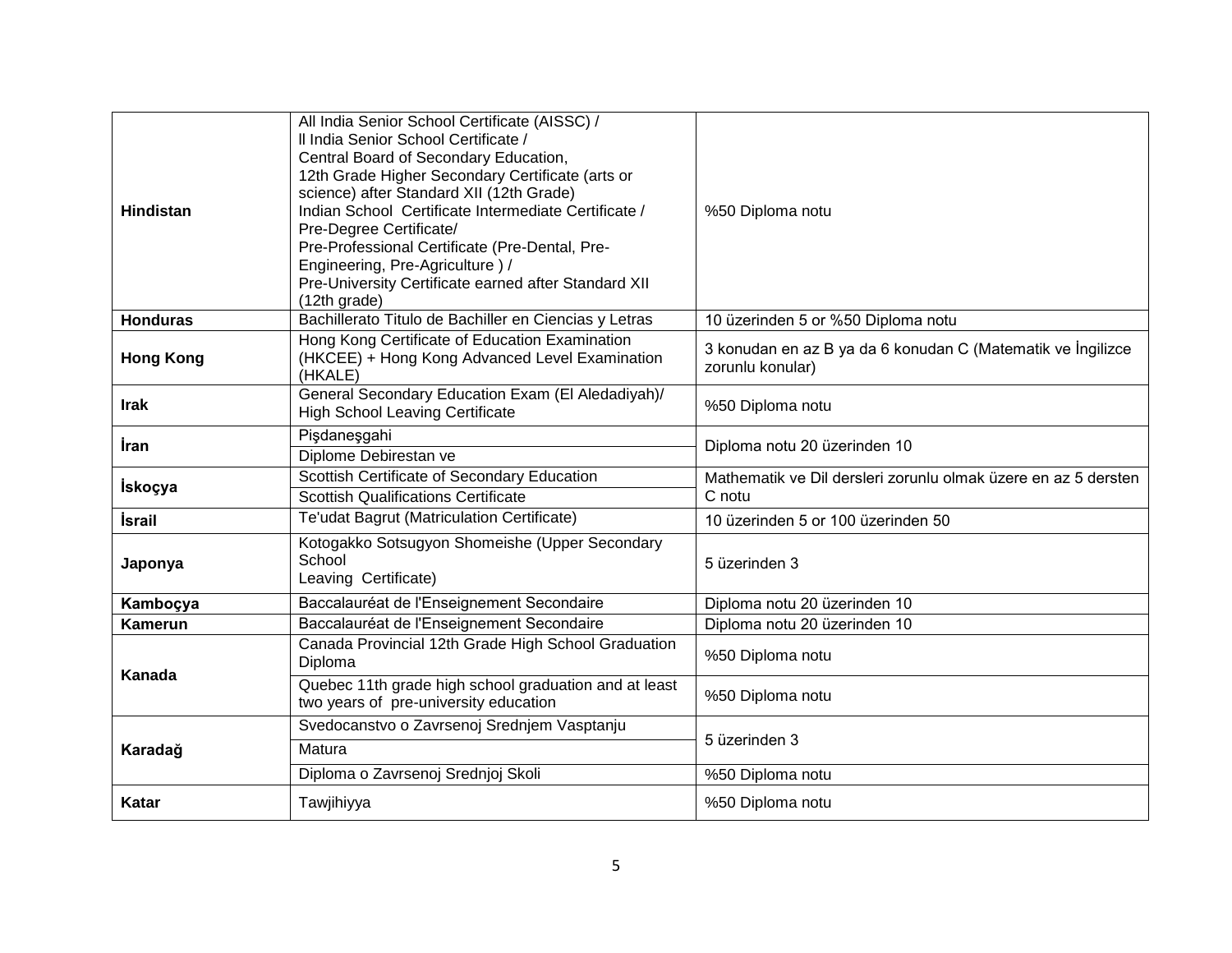| <b>Kazakistan</b> | Kazakhstan National University Test                                                                                                                                                                                                                     | 125 üzerinden 80                                                                                                                                 |
|-------------------|---------------------------------------------------------------------------------------------------------------------------------------------------------------------------------------------------------------------------------------------------------|--------------------------------------------------------------------------------------------------------------------------------------------------|
|                   | Attestat o Srednem Obrazovanji (Certificate of General<br>Secondary Education/Diplom)                                                                                                                                                                   | 5 üzerinden 3                                                                                                                                    |
| Kenya             | East African Certificate of Education /<br>Kenya Certificate of Education (KCE) /<br>Kenya Certificate of Secondary Education (KCSE) /<br>East African School Certificate / Cambridge General<br>Certificate of Education/ Cambridge School Certificate | KCSE (Kenya Certificate of Secondary Education) sinavi<br>ortalaması en az C -;<br>başvurulan programla ilgili dört alanda en az 36 toplam puan. |
| Kırgızistan       | Kyrgyzstan National Scholarship Test                                                                                                                                                                                                                    | 240 üzerinden 150                                                                                                                                |
|                   | Attestat o Srednem Obrazovanji (Certificate of General<br>Secondary Education/Diplom)                                                                                                                                                                   | 5 üzerinden 3                                                                                                                                    |
| Kolombiya         | <b>Bachillerato</b>                                                                                                                                                                                                                                     | 10 üzerinden 5                                                                                                                                   |
| Kongo             | Baccalaureat de l'Enseignement Secondaire                                                                                                                                                                                                               | Diploma notu 20 üzerinden 10                                                                                                                     |
| Kosova            | Diplome per kryerjen e shkolles se mesme te<br>pergjithshme<br>$-$ gjimnazin/<br>Diplome per kryerjen e shkolles se mesme te larte -<br>gjimnazin                                                                                                       | 5 üzerinden 3                                                                                                                                    |
| <b>Kuveyt</b>     | Shahadat-al-thanawia-al-a'ama                                                                                                                                                                                                                           | %50 Diploma notu                                                                                                                                 |
| <b>Kuzey Kore</b> | <b>Graduation Certificate from Secondary School</b>                                                                                                                                                                                                     | %50 Diploma notu                                                                                                                                 |
| <b>Küba</b>       | Título de Bachiller Certificado de Fin de Estudios<br>Secundarias                                                                                                                                                                                       | %50 Diploma notu                                                                                                                                 |
| Laos              | Baccalaureate                                                                                                                                                                                                                                           | Diploma notu 20 üzerinden 10                                                                                                                     |
| Liberya           | Secondary School Leaving Certificate/ Senior High<br>School<br>Certificate/ Upper Secondary Certitifcate                                                                                                                                                | %50 Diploma notu                                                                                                                                 |
| Libya             | <b>General Secondary Education Certificate</b>                                                                                                                                                                                                          | %50 Diploma notu                                                                                                                                 |
| Lihtenstayn       | Matura/Maturitat/Maturitatzeugnis (Maturity Certificate)                                                                                                                                                                                                | 5 üzerinden 3                                                                                                                                    |
| Lübnan            | Baccalauréat Libanais Général/Technical Baccalaureat                                                                                                                                                                                                    | %50 Diploma notu                                                                                                                                 |
| Madagaskar        | Baccalaureat de 'Enseignement du Second Degre                                                                                                                                                                                                           | Diploma notu 20 üzerinden 10                                                                                                                     |
| Makedonya         | Svjedodzba o Zrelosti (Certificate of Maturity- Erettsegi<br>bizonyitvony)                                                                                                                                                                              | 5 üzerinden 3                                                                                                                                    |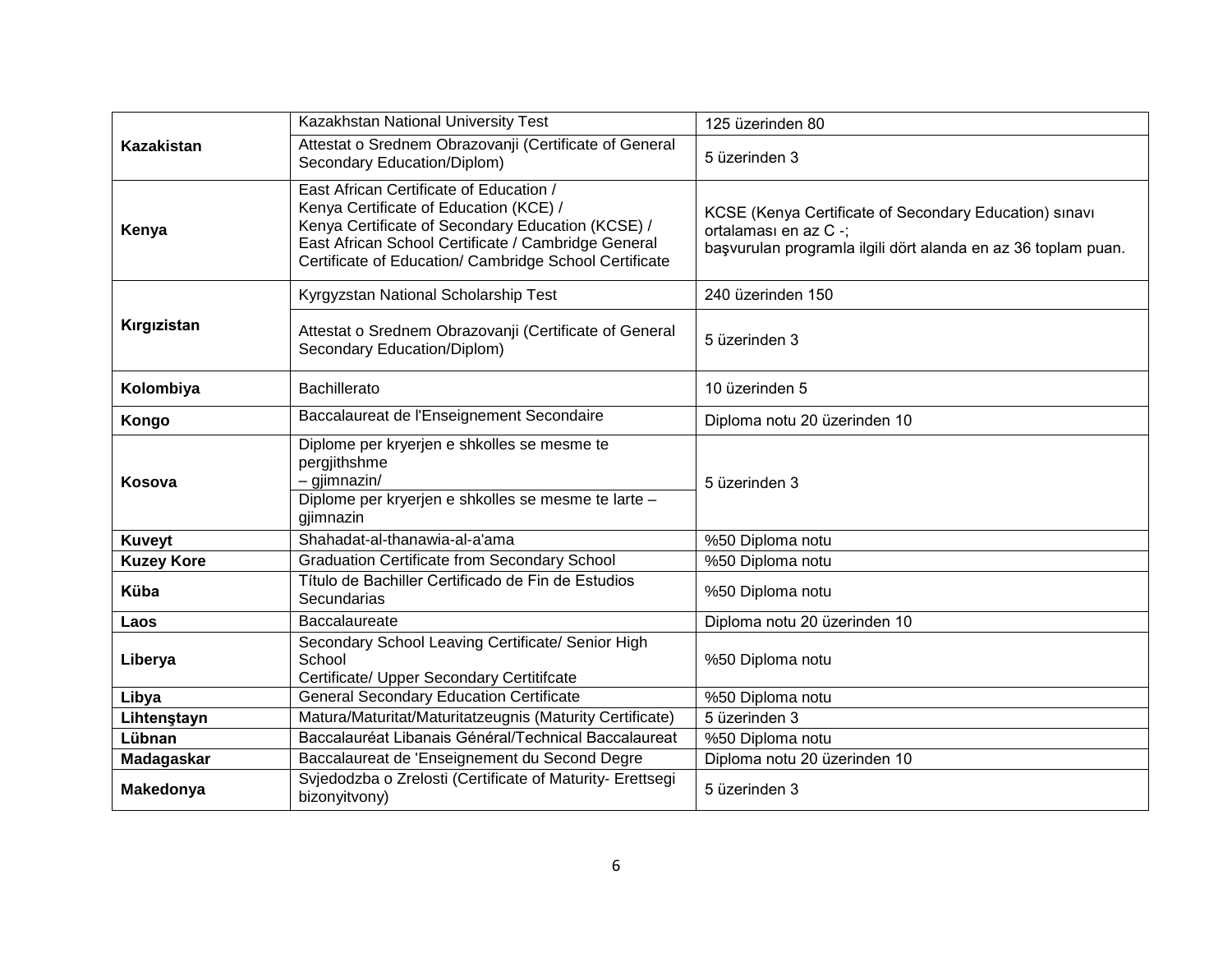| <b>Malezya</b>  | Sijil Pelajaran Malaysia (Malasia Certificate of<br>Education) / Sijil Tinggi Persekolahan (Malaysian Higher<br>School Certificate )/<br>Matriculation Certificate / Unified Examination<br>Certificate / | %50 Diploma notu/ en az 7 (pass notu)                                                                                   |
|-----------------|-----------------------------------------------------------------------------------------------------------------------------------------------------------------------------------------------------------|-------------------------------------------------------------------------------------------------------------------------|
| <b>Mali</b>     | (Mali) Baccalauate                                                                                                                                                                                        | 10/20                                                                                                                   |
| <b>Malta</b>    | <b>Advanced Matriculation Certificate</b>                                                                                                                                                                 | %50 Diploma notu                                                                                                        |
| <b>Meksika</b>  | Certificado de Bachillerato General Unico                                                                                                                                                                 | 10 üzerinden 5                                                                                                          |
| <b>Misir</b>    | Thanaweya A'ama                                                                                                                                                                                           | %50 Diploma notu                                                                                                        |
| Moğolistan      | Senior High School Diploma (Gerchilgee)                                                                                                                                                                   | %50 Diploma notu                                                                                                        |
|                 | Konkurs general State Examination                                                                                                                                                                         | Merkezi Üniversite Giriş Sınavında başvurulan programla ilgili<br>dört alanın her birinde 800 üzerinden en az 600 puan. |
| <b>Moldova</b>  | Atestat de Maturitate (Atestat de studii medii de cultura<br>generala) /Diploma de Bacalaureat                                                                                                            | 10 üzerinden 6                                                                                                          |
| Moritanya       | Baccalaureat de l'Enseignement Secondaire                                                                                                                                                                 | Diploma notu 20 üzerinden 10                                                                                            |
| <b>Myammar</b>  | <b>Basic Education Standart Exam Matriculation</b>                                                                                                                                                        | %50 Diploma notu                                                                                                        |
| <b>Mozambik</b> | Certificado de Habilitacao Literaria / Carta de Ensino<br>Secundário                                                                                                                                      | 10/20                                                                                                                   |
| <b>Nepal</b>    | <b>Higher Secondary School Certificate</b>                                                                                                                                                                | %50 Diploma notu                                                                                                        |
| <b>Nijer</b>    | <b>Baccalaureate</b>                                                                                                                                                                                      | 10/20                                                                                                                   |
| Nijerya         | <b>WAEC (West African Examination Council)/</b><br><b>WASSCE (West African Senior School Certificate)</b><br><b>NECO (National Examination Council</b>                                                    | programla ilgili seçilen en az 6 konudan C                                                                              |
|                 | JAMB (Joint Admissions&Matriculations Board)                                                                                                                                                              | minimum 180                                                                                                             |
| Özbekistan      | Attestat o Srednem Obrazovanji (Certificate of General<br>Secondary Education)                                                                                                                            | 5 üzerinden 3                                                                                                           |
| <b>Pakistan</b> | Higher Secondary School Certificate-HSSC or<br>Intermediate Certificate from High School                                                                                                                  | D veya üzeri diploma notu (40-50 arası)                                                                                 |
| Papua Yeni Gine | High School Diploma                                                                                                                                                                                       | %50 Diploma notu                                                                                                        |
|                 | Certificado Oficial de Estudios                                                                                                                                                                           | Diploma notu 20 üzerinden 10                                                                                            |
| Peru            | Certificado de Educación Secundaria Común Completa<br>(quinto)                                                                                                                                            |                                                                                                                         |
| Ruanda          | Secondary Education Advance level Examination<br>Certificate / Advanced Certificate of Education<br>Examination                                                                                           | %50 Diploma notu / en az 2 dersten D notu                                                                               |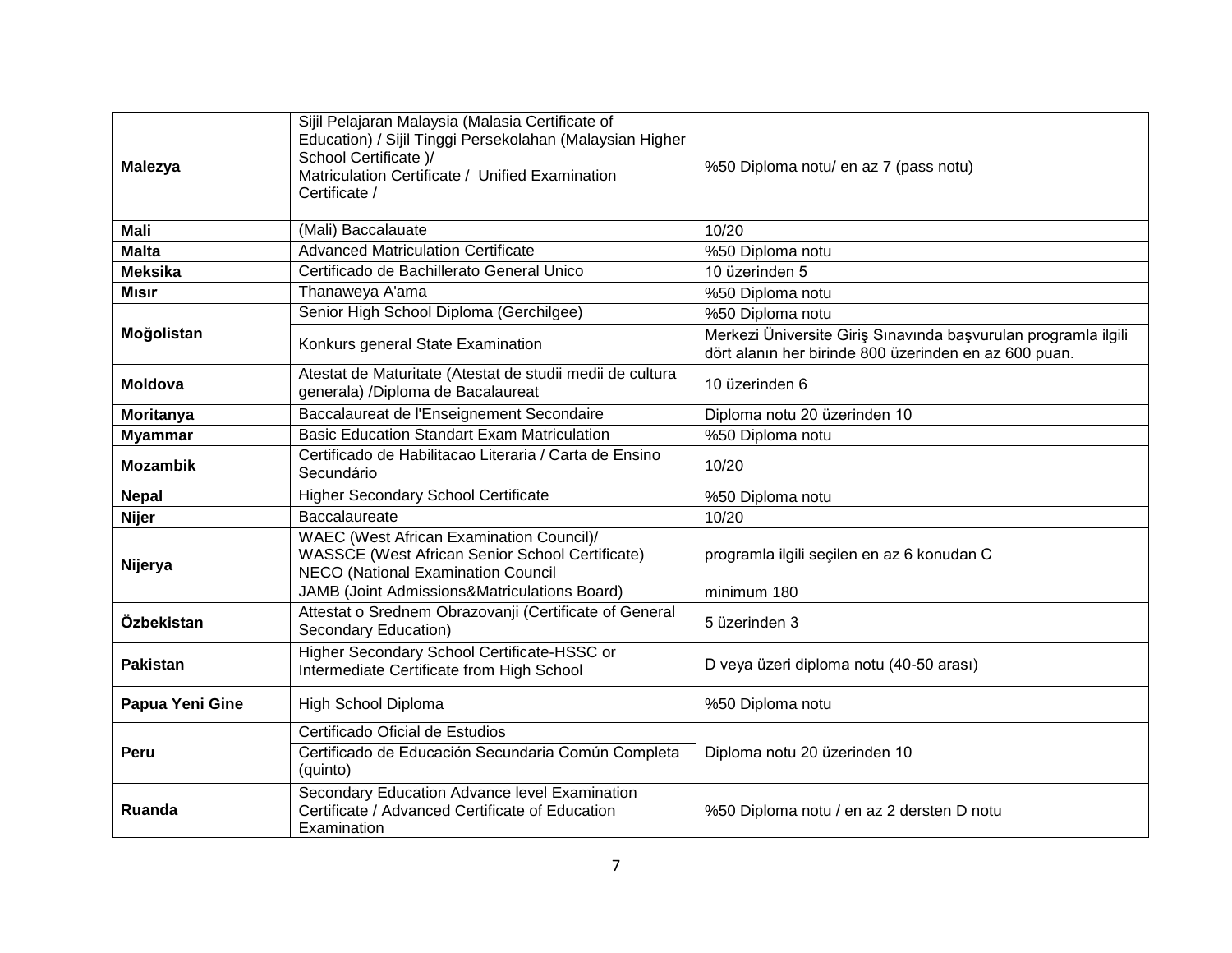|                     | Russian National Final School Exam - EGE                                                                                                          | Programla ilgili seçilen en az 3 konudan, 100 üzerinden 60                                   |
|---------------------|---------------------------------------------------------------------------------------------------------------------------------------------------|----------------------------------------------------------------------------------------------|
| Rusya               | Attestat o Srednem Obrazovanji (Certificate of General<br>Secondary Education/Diplom)                                                             | 5 üzerinden 3                                                                                |
| <b>San Marino</b>   | Diplome de Maturita                                                                                                                               | %50 Diploma notu                                                                             |
| Senegal             | Bachalaureate                                                                                                                                     | Diploma notu 20 üzerinden 10                                                                 |
| <b>Sirbistan</b>    | General Secondary Education Certificate (Diploma o<br>Zavrsenoj Srednjoj Skoli)                                                                   | 5 üzerinden 3                                                                                |
|                     | West African School Certificate                                                                                                                   | Seçilen programla ilgili 6 konudan en az D                                                   |
| <b>Sierra Leone</b> | Cambridge Overseas School Certificate                                                                                                             | A level düzeyinde en az 2 dersten ve AS level düzeyiden en az<br>4 dersten minimum D<br>notu |
| <b>Singapur</b>     | Cambridge General Certificate of Education Ordinary<br>and Advanced Levels (Cambridge GCE O and A Levels                                          | En az 2 ileri seviye derslerinde minimum B4 notu, diğer her bir<br>konuda minimum C5 notu    |
| <b>Somali</b>       | Secondary School Leaving Certificate                                                                                                              | %50 Diploma notu                                                                             |
| Sudan               | Tawjihiyya                                                                                                                                        | %50 Diploma notu                                                                             |
| <b>Suriye</b>       | Al-Shahada-Al Thanawiyya/ Baccalauréat                                                                                                            | %50 Diploma notu                                                                             |
| Suudi Arabistan     | Tawjihiyya                                                                                                                                        | %50 Diploma notu                                                                             |
| <b>Sri Lanka</b>    | <b>GCE A Level</b>                                                                                                                                | Sri Lanka GCE-AL (Sri Lanka GCE Advanced Level)                                              |
|                     |                                                                                                                                                   | sınavından, başvurulan programla ilgili üç konudan en az BBC<br>notları almış olmak.         |
| Şili                | Licencia de Educación Media                                                                                                                       | 7 üzerinden 5                                                                                |
| <b>Tacikistan</b>   | Attestat o Srednem Obrazovanji /Diplom (Certificate of<br><b>General Secondary Education)</b>                                                     | 5 üzerinden 3                                                                                |
| Tanzanya            | Advanced Certificate of Secondary Education - A level<br>(ACSE)/ National Form VI Examination Certificate<br>Secondary School Leaving Certificate | az 2 Principal seviyesi ve 1 Subsidiary seviye                                               |
| <b>Tayland</b>      | Matayom VI                                                                                                                                        | %50 Diploma notu                                                                             |
| <b>Tayvan</b>       | Senior High School Diploma                                                                                                                        | %50 Diploma notu                                                                             |
| <b>Togo</b>         | Togo Bakaloryası                                                                                                                                  | 20 üzerinden 10                                                                              |
| <b>Tunus</b>        | Baccalauréat de l'enseignement secondaire<br>Attestat o Srednem Obrazovanji/Şahadatnama                                                           | Diploma notu 20 üzerinden 10                                                                 |